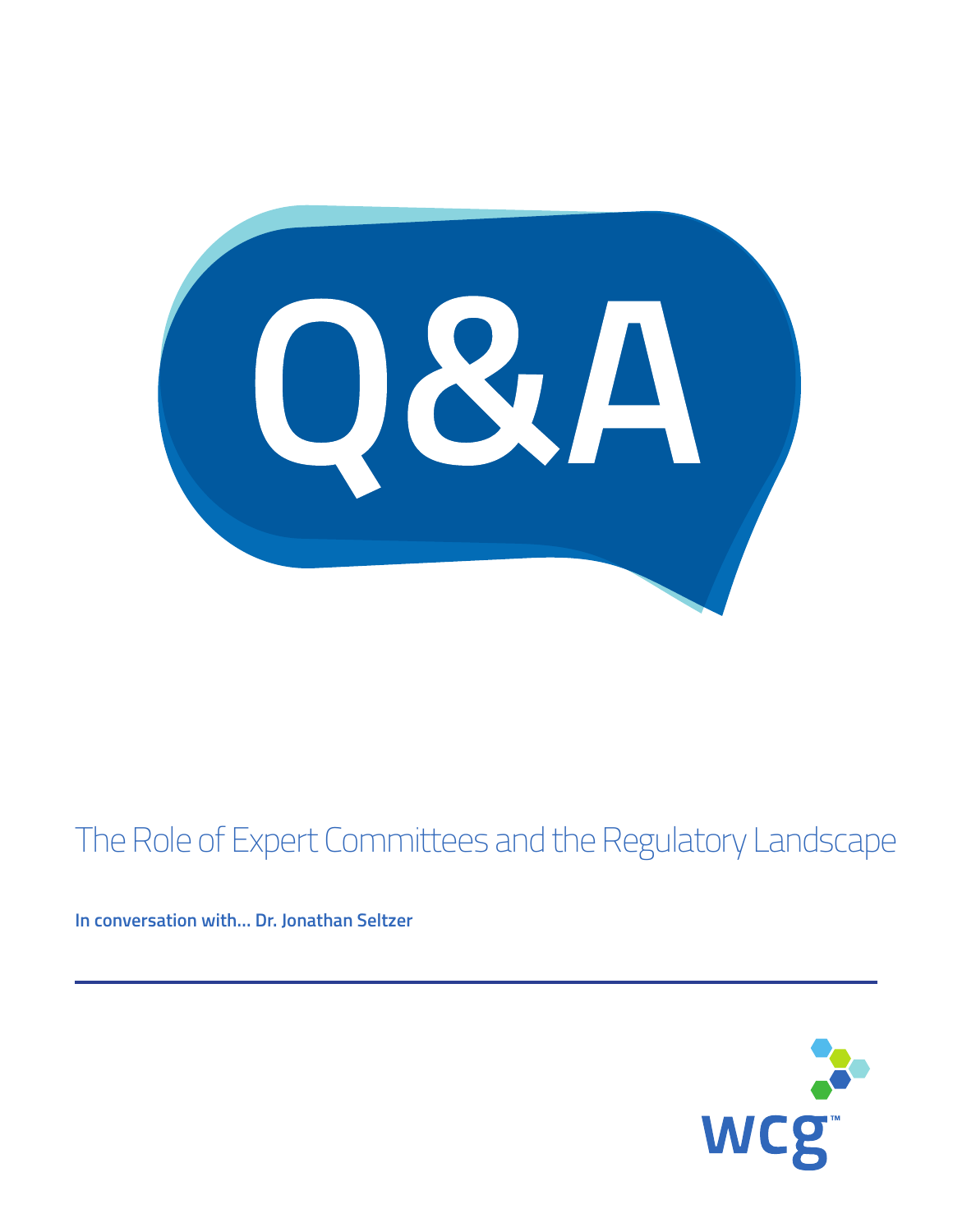What's the role of expert committees today? What's happening on the regulatory side?

 **Stedman: Dr. Seltzer, tell us a bit about your background and the founding of ACI Clinical Q**

> **Dr. Seltzer**: ACI Clinical was founded officially in 2001. I was an academic cardiologist; I came out of training in the late '90s when the issue of cardiac safety reared its ugly head in drug development. Drug developers put together committees, consisting of expert cardiologists, to oversee their clinical trial work and make sure there was no danger to the patients.

> One thing led to another, and over time I was asked to serve on a number of these committees, with different sponsors. I noticed they were done very, very differently. Some were better, some worse, and there were really no best-practice standards, or anything like that. At the time, I thought it was a good idea to try to put that together, and these expert committees became the focus of ACI Clinical.

**Q A**

**A**

 **Stedman: As a leader in this area, can you highlight the scientific and regulatory benefits of convening such groups as endpoint adjudication and data-monitoring committees?**

 **Dr. Seltzer**: What we try to do for any expert committee is harness the world's best thinking in a way that is understandable and helpful to regulators across the globe. You could ask a friend who's a cardiologist for an opinion. That's great and the information is often correct, but it's not something that the regulators accept. Regulators, whether here or in Europe or Japan or Australia, require very rigorous and transparent standards in order to accept information.



*Dr. Seltzer, president and founder of ACI Clinical, and chief scientific officer of WCG Clinical, shared his insights on expert committees during a recent conversation with Bill Stedman, manager, member services, ACI Clinical.*

The interview has been edited for clarity and length.

Continued >

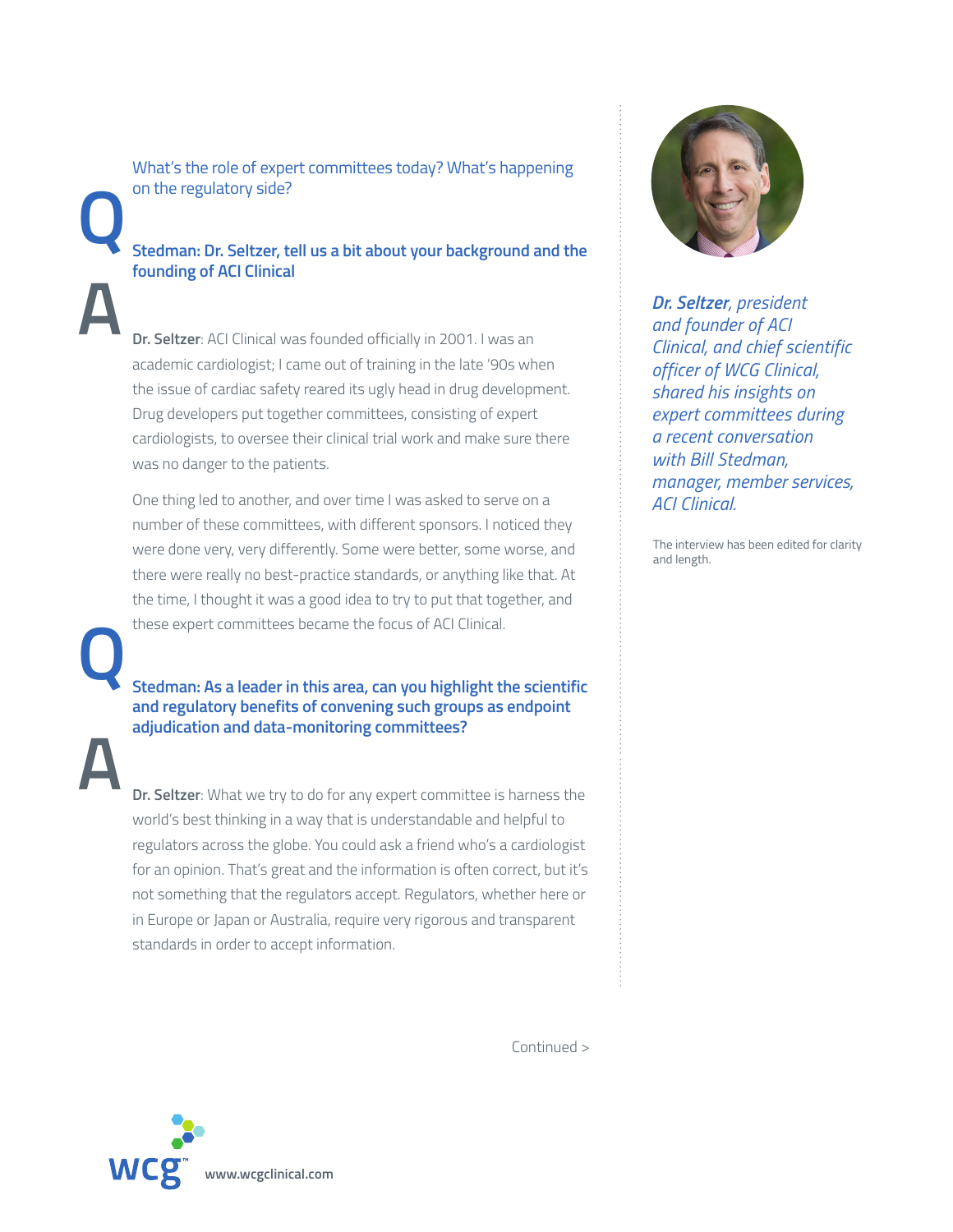In fact, you almost need to make the opinion like a piece of data. For instance, saying that an expert panel believes "this event is acute renal failure" is an opinion. To make it more "data–like," you would say the expert panel believes this is an event of acute renal failure based on a) pre–specified criteria such as laboratory values, concomitant medications, procedures, etc.; b) the methodology by which the experts arrived at the opinion, and c) the information the committee examines.

 One type of expert committee is the data monitoring committee (DMC), also known as a data safety monitoring board, a data safety board–there are lots of names for it; that might be one of the problems. There is specific guidance, both from the FDA and the European regulatory bodies, about what they expect a safety committee to look like. (All clinical trials require safety monitoring, but not all require a DMC.)

 The DMC is a group of experts that sits arm's length from a clinical trial. Unlike the sponsor, they're actually allowed to look at unblinded data.

 The DMC looks at the entire trial as it's unfolding in case there's something wrong with one of the study arms. For instance, let's say you're doing a trial of an antibiotic and you see that, in one arm of the trial, the new drug is causing all sorts of negative side effects and it's not really working much better than the old drug. It's unethical to let that trial continue. In that case, the data monitoring committee would recommend the sponsor end the trial.

 On the other hand, let's say the DMC looked at the data and the new drug was curing the disease at a much higher rate than the old drug. Well, in that case, it's unethical to leave people on the old drug, so the DMC may recommend stopping the trial.

 Regulators require sponsors to have these types of committees in certain type of circumstances--for instance, if you are studying vulnerable populations, such as children, the elderly, those who cannot understand consent, etc.

 If you have a drug with a known toxicity, for instance if you're doing a drug trial and you know that it might cause blood problems, you should probably have a DMC that includes a hematologist.

 If the drug is brand new–a new molecular entity–anything could happen, so you need to pay special attention to it. Likewise, if there's a really long trial, people working on the trial, including the investigators, switch in and out. It's important to have a committee that has a stable view of the safety of the compound.

 Those are some of the indications for which safety committees are required. Even when it isn't required, sponsors often choose to have one because they believe it's the best practice to have additional oversight on a clinical trial.

### **Stedman: How about endpoint adjudication committees?**

 **Dr. Seltzer**: They are a little different. I think we've all been in–or at least heard of--situations when everyone in a family has the same symptoms. One person's doctor says it's a cold. Another person's doctor calls it the flu.



**Q**

**A**

Continued >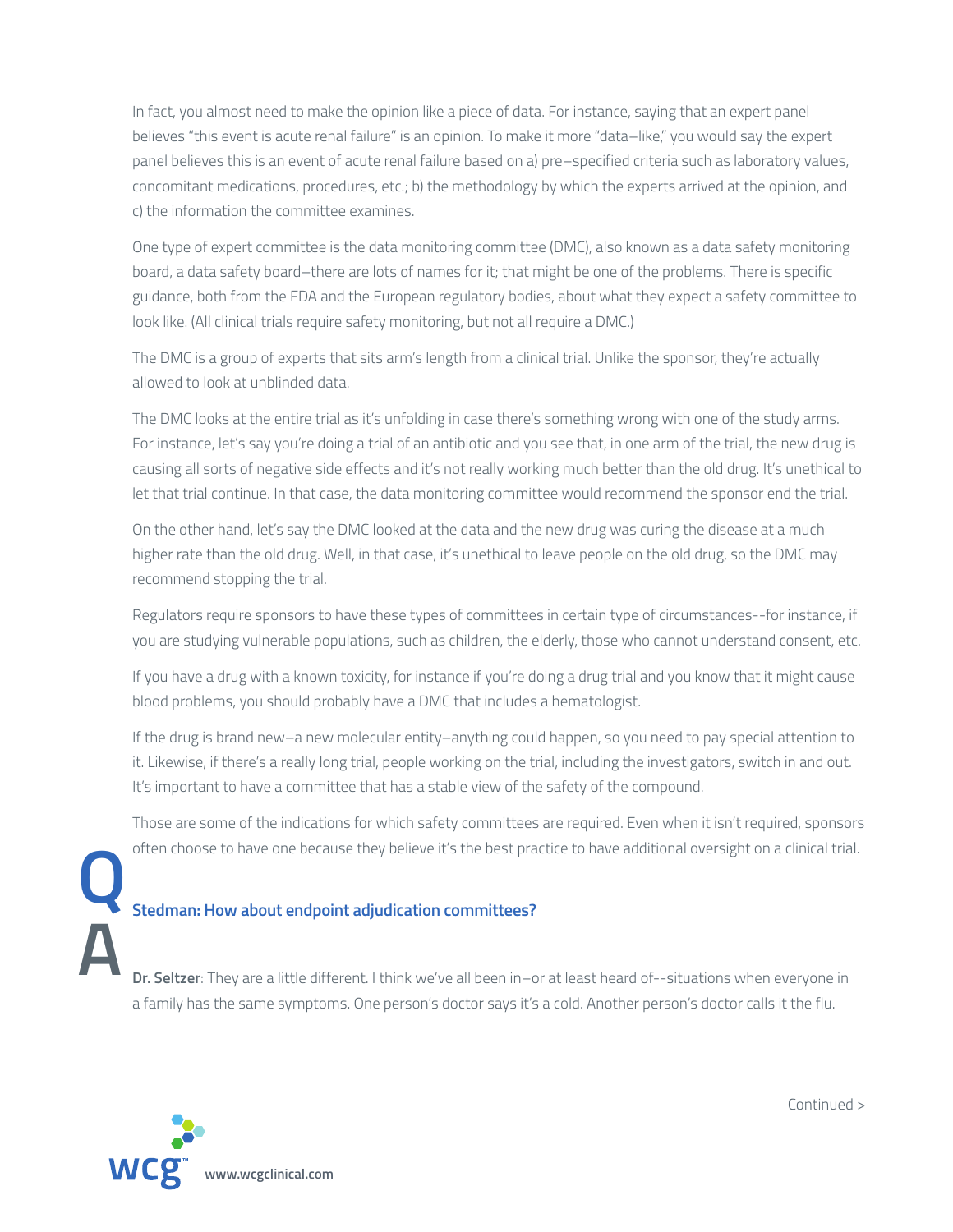Another one says it's a viral syndrome and maybe somebody has a walking pneumonia thrown in, or allergies. But everybody looks the same.

 This happens also in clinical medicine. Different people in different parts of the world may have different definitions for the same event.

 Endpoint adjudication makes trials more scientifically rigorous and more efficient. Again, we get a roving band of expert doctors who create standard definitions for endpoints. Let's take that example where one person says you have a cold, one says you have the flu; the endpoint adjudication committee develops precise definitions for "cold" and "flu." Then they look at the incoming data from the trial and they classify patients very specifically. This lends great precision to the study endpoints, making regulators quite comfortable and potentially shrinking the size of the study.

 We're seeing something interesting in the marketplace. Adjudication used to be for really big trials, big cardiovascular trials–they are big and expensive, and they absolutely require adjudication. What we're seeing now is a move toward much smaller numbers of events, but in a much broader range of therapeutic areas. So if we look across our roster of clients now, we'd certainly see 10s, if not scores, of different therapeutic areas for which we are performing adjudication.

## **Stedman: Now that we're part of the WCG family of companies, can you talk a bit about the synergy of services that are available to prospective clients?**

 **Dr. Seltzer**: I think what WCG represents are the services CROs don't really specialize in. A CRO generally helps study enrollment, they get patients in the study, they get their data in and they do some of the calculations for your NDA submission or clinical study report. The CRO sort of works for the sponsor: Whatever the sponsor tells them to do, they do. But they don't really specialize in arm's length services.

 Whereas with WCG, we specialize in maintaining our independence, which is actually what the regulators want. So, for instance, in our IRB services it's obviously very independent. Likewise, in our group, we specialize at independent expert thinking. So the advice we sometimes have to give is things that would be very detrimental to the business of the CRO. We like to maintain that separation along with many, many other services that the WCG family of companies provides.

 Because all these companies are under the WCG umbrella, many clients feel it's very convenient to work with us exclusively because it's one contract. WCG can cover all the services. You don't have to buy them all at once; you can really have a chance to pick from a palette of services.



**Q**

**A**

Continued >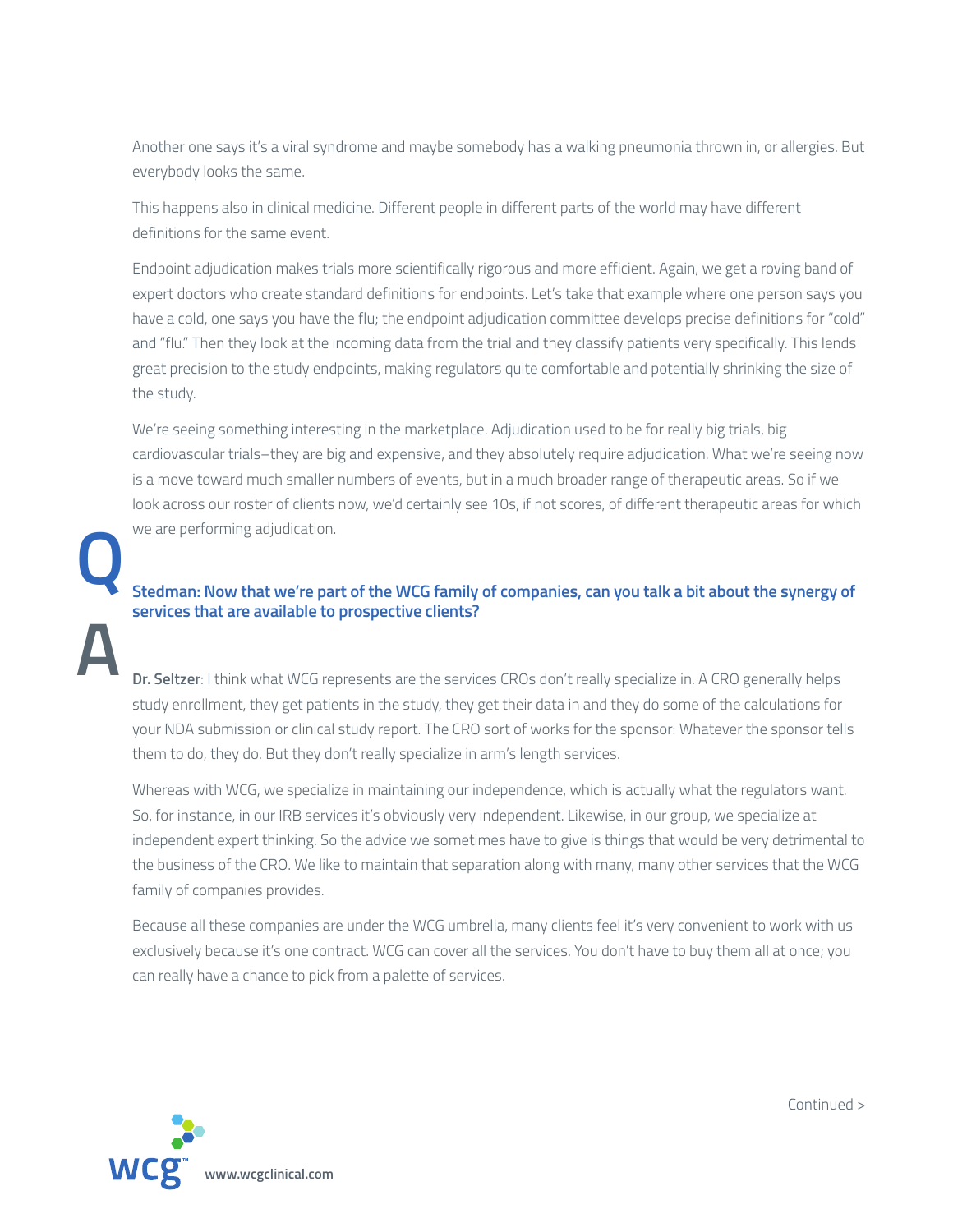**Stedman: Given your strong relationship with and understanding of the ever–emerging regulatory landscape, can you give us an outlook on the future of the way the expert committee is used? Q A**

 **Dr. Seltzer**: Expert committees are really relatively new. The first guidance was finalized in 2007 in the regulatory space. Endpoint adjudication is really beginning to filter its way through. The Europeans are increasing reliance on expert opinion to advise on how to think about things.

 We're seeing it also spread across very, very different areas. In phase 2 and 3 interventional industry–sponsored trials, approximately 24% report using a DMC. The FDA has draft guidance that expands the use of what they call "safety assessment committees," which are a form of data monitoring committee. In the draft guidance, they recommend them for every single clinical trial.

 I think you're seeing acceptance of independent oversight doing some of the work to help advise the regulators and give them perspective.

 In terms of adjudication, as I mentioned, there's nothing published from regulators. However, over the last few years we have seen an increase in publication around best practices in adjudication. We were fortunate to be asked to author a paper both with the FDA Center for Drugs as well as Center for Devices on best practices in endpoint adjudication.